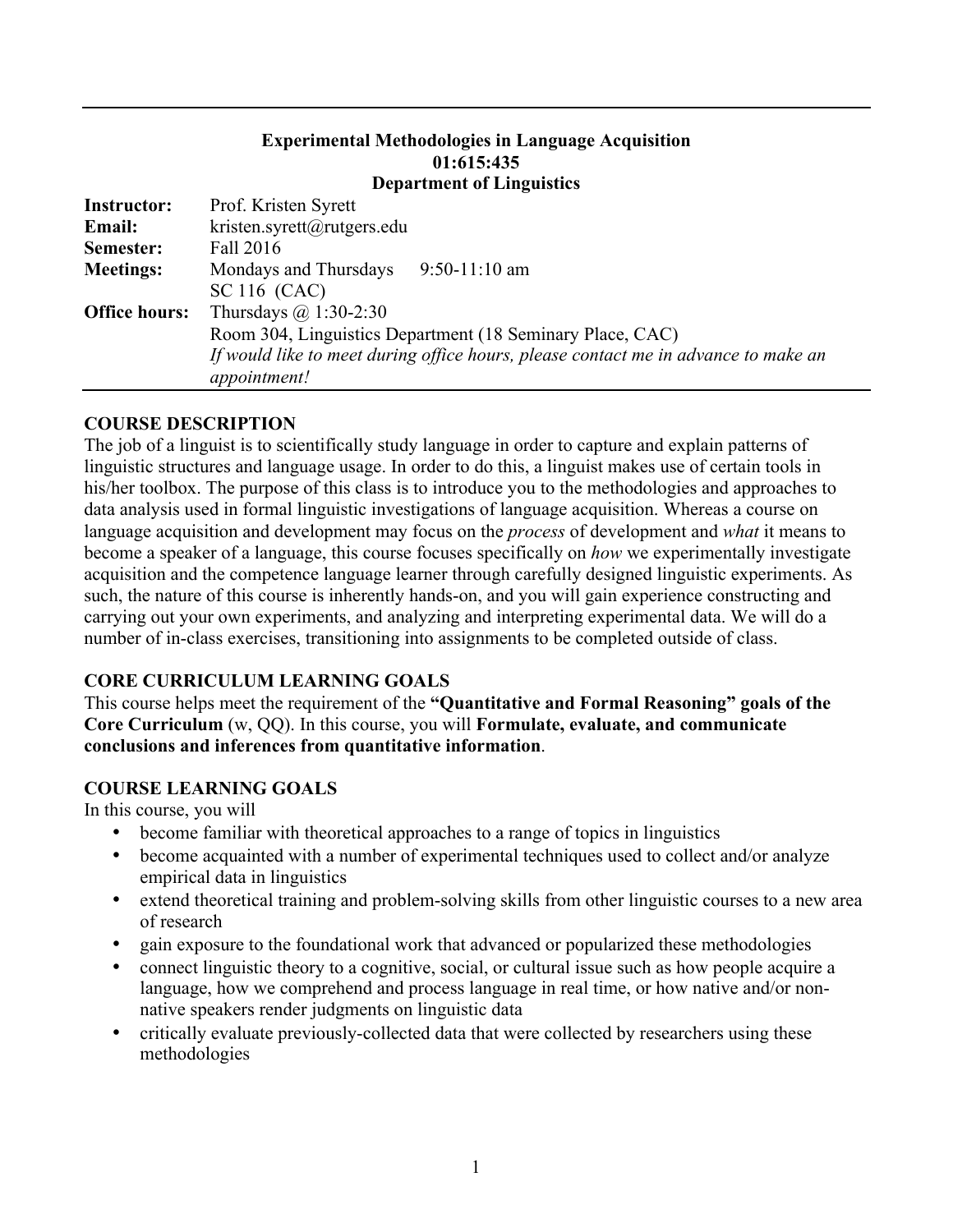### **PREREQUISITES**

Linguistics  $201 + 305$  (syntax) (can be waived)

### **COURSE WEBSITE**

This course has a website on Sakai (http://sakai.rutgers.edu). Log on using your netId and password. Once logged in, look for the course in your active course tabs at the top. Click on the appropriate link for this course. There, you will find links (site tabs) for all of the course content.

### **GRADING**

Your grade for the course will be based on the following components

| $\checkmark$ Attendance and participation | $5\%$ |
|-------------------------------------------|-------|
| $\checkmark$ Presentation                 | 15%   |
| $\checkmark$ Assignments+reports          | 40%   |
| $\checkmark$ Final Paper:                 | 40%   |

### *Attendance and participation (5%)*

You are expected to come to the class prepared, having done the assigned readings, equipped with questions and points of clarification. The class will benefit everyone the most if you actively contribute to class discussions and activities.

#### *Presentation (15%)*

You will present on one of the assigned readings in the class, according to a pre-determined format. These presentations will be done in pairs (as the class number allows).

#### *Assignments+Reports (40%)*

- You will be asked to do **four major assignments**, covering four main methodologies.
- Each assignment is worth 10% of your grade.
- The assignments will begin as small group work in class, and will be completed individually.
- You must indicate the names of the people you worked with, along with your contribution.
- In each assignment, you will start with a linguistic phenomenon or puzzle, a naturally produced utterance from child language, or a set of experimental results. You will then be asked to use this as a springboard to propose an experiment, perform a search, or explain the state of the language learner's grammar with respect to a particular linguistic feature.

### *Final experiment paper (40%)*

There will be a **final paper** in which you will propose an experiment (on your own) to assess children's comprehension of a particular linguistic phenomenon. This must be done individually. You will give a 'lightning talk' on this topic at the end of the class as part of this final paper.

The following grading scale is used, in accordance with the Rutgers Registrar's office:

| A    | 4.0 | $(90-100)$ |
|------|-----|------------|
| $B+$ | 3.5 | $(87-89)$  |
| B    | 3.0 | $(80-86)$  |
| $C+$ | 2.5 | $(77-79)$  |
| C    | 2.0 | $(70-76)$  |
| D    | 1.0 | $(65-69)$  |
| F    |     | (below 65) |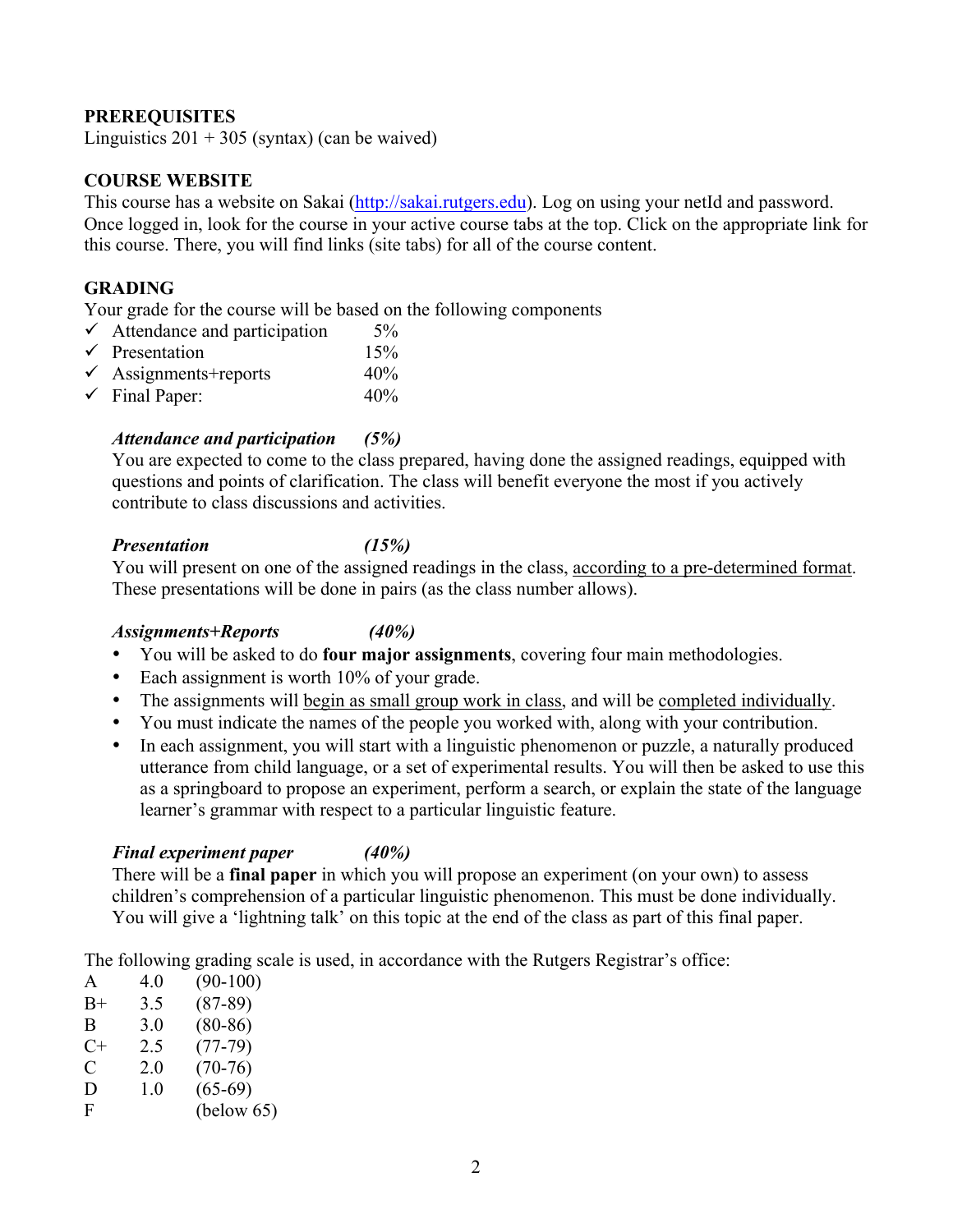## **COURSE MATERIALS**

All course materials will be posted on the course website on Sakai in "Resources" (readings) or "Assignments."

## **OTHER POLICIES**

## *Academic Integrity*

- You are expected to know and follow the Rutgers University policy on Academic Integrity: http://academicintegrity.rutgers.edu/integrity.shtml
- Cheating, plagiarizing, presenting someone else's work as your own, and not properly acknowledging another student's contribution *will not be tolerated*. Nor will sharing the content of this course's assignments outside of the class.
- All instances of plagiarism will be reported to the Office of Student Judicial Affairs.
- Making available notes or other materials from this course, especially in return for compensation, is also frowned upon.
- You may not video- or audio-record lectures, unless you have explicitly asked for permission and been given permission by the instructor in advance.
- At the top of your assignments/reports, you must write the following: "*I pledge on my honor that I have not given or received any unauthorized assistance on this assignment, and have not plagiarized material.*" You must also supply the names of the other students who collaborated with you in class (not outside of class), and list individual contributions.

### *Attendance and Absences*

- You are expected to attend every class and to be present for the in-class exam. University policy excuses absences due to religious observance or participation in Rutgers-approved activities, and permits students to make up work missed for these circumstances.
- If you anticipate that you will be absent for whatever reason, particularly religious or medical reasons or for an emergency, please notify your instructor in writing (via email) as a courtesy as soon as possible AND report your absence via this link https://sims.rutgers.edu/ssra/. You will still be responsible for the readings and/or assignments for that day, and you should coordinate with a classmate to cover the material covered in that class.
- Students who must (for whatever reason) miss more than an occasional class should consult with the Dean of Students office. Note that it will be extremely difficult to perform successfully on the exams and in the class should you miss multiple classes.

## *Students with Disabilities*

- The Office of Disability Services provides resources for students with disabilities:
- https://ods.rutgers.edu/students/documentation-guidelines
- In order to request accommodations for disabilities and received a Letter of Accommodations, you must follow the procedures outlined here: http://disabilityservices.rutgers.edu/request.html
- If this description applies to you, please talk with your instructor at the beginning of the semester to discuss possible accommodations.

## *Course Content*

- There is no assigned textbook. All readings will be available on the Course Sakai website in the "Resources" area.
- Slides for each class will not be posted before the class. A version of the slides will be posted *after* each class or at the end of the week.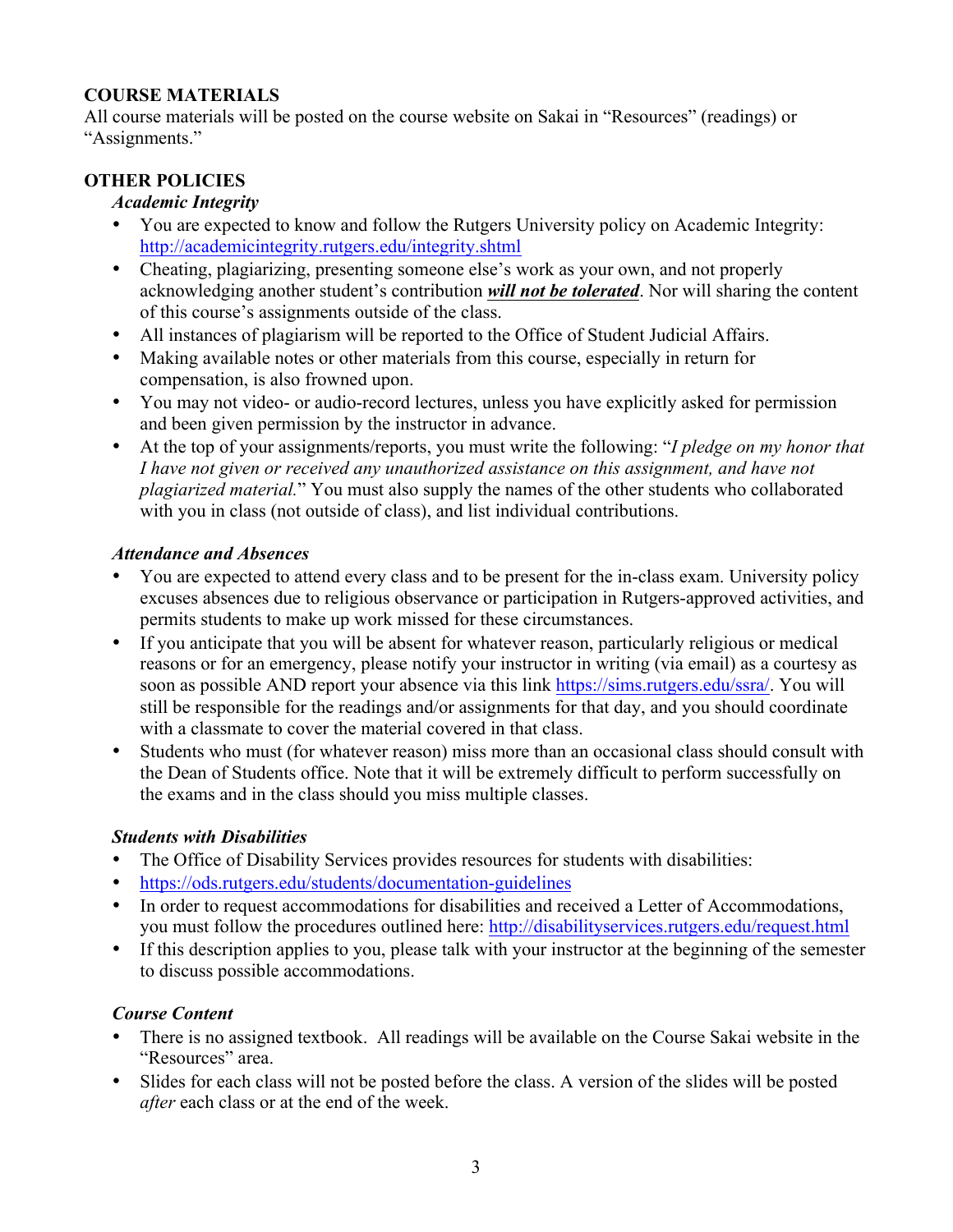## *Extra Credit*

- You have the opportunity to raise your final grade by up to 2 points through experimental participation or attending a language-related colloquium announced by your professor.
- Some faculty and graduate students in the Department of Linguistics do experimental research on language. This research depends on the participation of undergraduate participants.
- You have the option of participating in Linguistics experiments during the semester. Each experiment usually takes between 30 minutes and one hour.
- You will get 1 point credit for every half hour of experimental participation. It does not matter what subfield of Linguistics this experiment is in, but it must be in Linguistics.
- Experiments are offered through the Linguistics department experiment management system (sona): http://rutgerslinguistics.sona-systems.com/ . Towards the beginning of the semester, your name and email will be added to the experiment system. You will be issued an anonymous id to participate in experiments through this system. Once Linguistics experiments are posted, you can sign up online. Note that this system is different from the psychology pool, and you should not use a psychology ID to log in to the system.
- Any student enrolled in a Linguistics undergraduate course is eligible to participate in Linguistics experiments, regardless of gender, race, ethnicity, language status, or impairments, disorders, or disabilities. You cannot be denied participation for any of these reasons.
- You have the right to not participate in experiments to earn extra credit. You may speak with me about possible research alternatives, such as reading a pre-approved scholarly article in linguistics and writing a 2-page paper summarizing it.
- If you are taking multiple Linguistics courses that allow for experimental participation to count towards extra credit, you are responsible for making sure you have assigned the credit correctly through the experiment system online. This is not your instructor's, the experimenter's or the experiment system administrator's job!
- If you sign up for, but fail to show up for, two or more experiments, you may be barred from further participation, so please note the time and location of your experiments, and take your schedule and transportation time into account.

# **Interaction with Faculty and Peers (or, how to secure a good reference letter)**

- Choose the proper title for the person with whom you are communicating. If the person is your instructor, you should choose Dr., Mr., Mrs., or Ms., depending on their degree. Someone who has earned a Ph.D. should be addressed as *Dr*. or *Professor*. Administrative and other teaching staff and graduate students should not be, but should still be addressed politely.
- Keep register in mind. Emails to your instructors should never take the form of a casual message that resembles texting. Always include a salutation (e.g., Dear Dr. X), and always sign your message along with your name (e.g., Best regards, Sincerely, Thank you, etc.). Do not include texting abbreviations in your messages.
- You can never be too formal. If you begin an email to a professor with "Hey" or something similar, do not sign your email, and/or abandon all signs of formality in punctuation and capitalization, you are not doing yourself a favor! Professors love seeing a professional email!
- Be respectful. Frame your questions or requests in the most polite way possible. Do not make demands of your addressee, even if they are preceded by *please*. For example, *Please tell me why I did not get an A on my midterm exam* may still come across as abrupt and offensive, especially if this is the only content of your email. Remember, you are probably writing to resolve some issue or receive an answer to a question (quickly). If so, the best way to accomplish this is to be polite and show respect. If you are a non-native speaker, it may help to have a friend review your message in advance.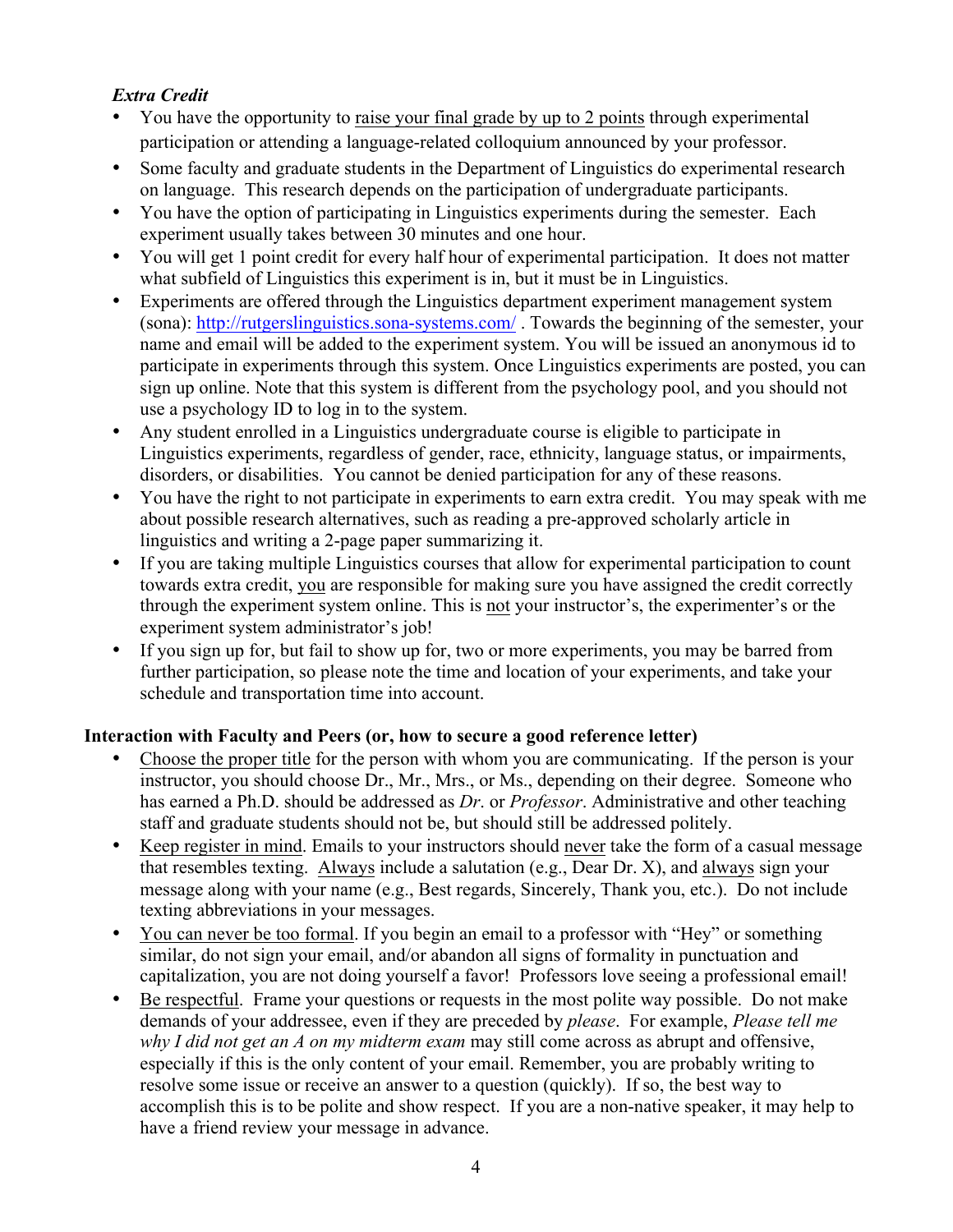• Keep timing in mind. Instructors field a lot of emails each day. They may not be able to respond to your email right away, or respond to a string of emails with little questions. Send your email well in advance. If you do not receive a response within 24 hours time, then politely follow up, referencing your previous message. At the same time, do not wait until the last minute, and never send an email the morning of class, expecting a response before the start of class!

| <b>SCHEDULE</b>  |                                                                     |                                                                                |                                                              |  |
|------------------|---------------------------------------------------------------------|--------------------------------------------------------------------------------|--------------------------------------------------------------|--|
| <b>Week/Date</b> | <b>Topic</b>                                                        | <b>Methodology</b>                                                             | <b>Readings</b>                                              |  |
|                  |                                                                     |                                                                                |                                                              |  |
| 9/8              | Introduction,<br><b>Syllabus</b>                                    | n/a                                                                            | n/a                                                          |  |
| $\overline{2}$   |                                                                     |                                                                                |                                                              |  |
| 9/12             | <b>Yes-no Questions: Structure</b><br>Dependence                    | Linguistic Background<br><b>Sentence Elicitation</b><br>Paradigm               | Crain & Nakayama (1987)                                      |  |
| 9/15             | Yes-no Questions, PoS                                               | <b>CHILDES</b> search                                                          | Legate & Yang $(2002)$                                       |  |
| $\overline{3}$   |                                                                     |                                                                                |                                                              |  |
| 9/19             | <b>Actives and Passives</b>                                         | <b>Structural Priming</b>                                                      | Bencini & Valian (2008)                                      |  |
|                  |                                                                     | Sentence repetition                                                            | Demuth, Moloi, &<br>Machobane (2010)                         |  |
| 9/22             | Double object,<br><b>Prepositional Dative</b>                       | Eyetracking, Visual<br>World Paradigm                                          | Thothathiri & Snedeker<br>(2008a, T&S (2008b)                |  |
| $\overline{4}$   |                                                                     |                                                                                |                                                              |  |
| 9/26             | Verb learning:<br><b>Causativity and Syntactic</b><br><b>Frames</b> | <b>Act-out Task</b>                                                            | <b>Naigles</b> (1996)<br>Lidz, Gleitman & Gleitman<br>(2003) |  |
| 9/29             | <b>ASSIGNMENT 1</b>                                                 | <b>Act-out Task (due 10/3)</b>                                                 |                                                              |  |
| $\sqrt{5}$       |                                                                     |                                                                                |                                                              |  |
| 10/3             | <b>Principle B and Binding</b><br><b>Theory</b>                     | Linguistic Background                                                          |                                                              |  |
| 10/6             | <b>Principle B</b>                                                  | <b>Act-Out Task</b>                                                            | Chien & Wexler (1990)                                        |  |
| 6                |                                                                     |                                                                                |                                                              |  |
| 10/10            | <b>Principle C and Anaphora</b>                                     | Linguistic<br>Background+Truth<br>Value Judgment Task                          | Crain & Thornton (1998)<br>(chapters 25, 26, 27)             |  |
| 10/13            | <b>Quantifier Raising, ACD</b>                                      | Linguistic Background                                                          |                                                              |  |
| $\overline{7}$   |                                                                     |                                                                                |                                                              |  |
| 10/17            | <b>QR</b> and <b>ACD</b>                                            | <b>TVJT</b>                                                                    | Syrett & Lidz (2009)                                         |  |
| 10/20            | <b>ASSIGNMENT 2</b>                                                 | <b>TVJT</b> (due 10/24)                                                        |                                                              |  |
| $\,8\,$          |                                                                     |                                                                                |                                                              |  |
| 10/24            | <b>Disjunction</b>                                                  | <b>TVJT</b>                                                                    | Goro & Akiba (2004)<br>Gualmini & Crain (2005)               |  |
| 10/25            |                                                                     | RuCCS Talk by Elika Bergelson (Duke University): Predicting Word Learning from |                                                              |  |
| (Tues.)          |                                                                     | Infants' Home Environment [You can get 2 extra credit points for attending!]   |                                                              |  |
| 10/27            | <b>Infinitives</b>                                                  | <b>TVJT</b><br>CHILDES search                                                  | Orfitelli & Hyams (2012)<br>Miller (2013)                    |  |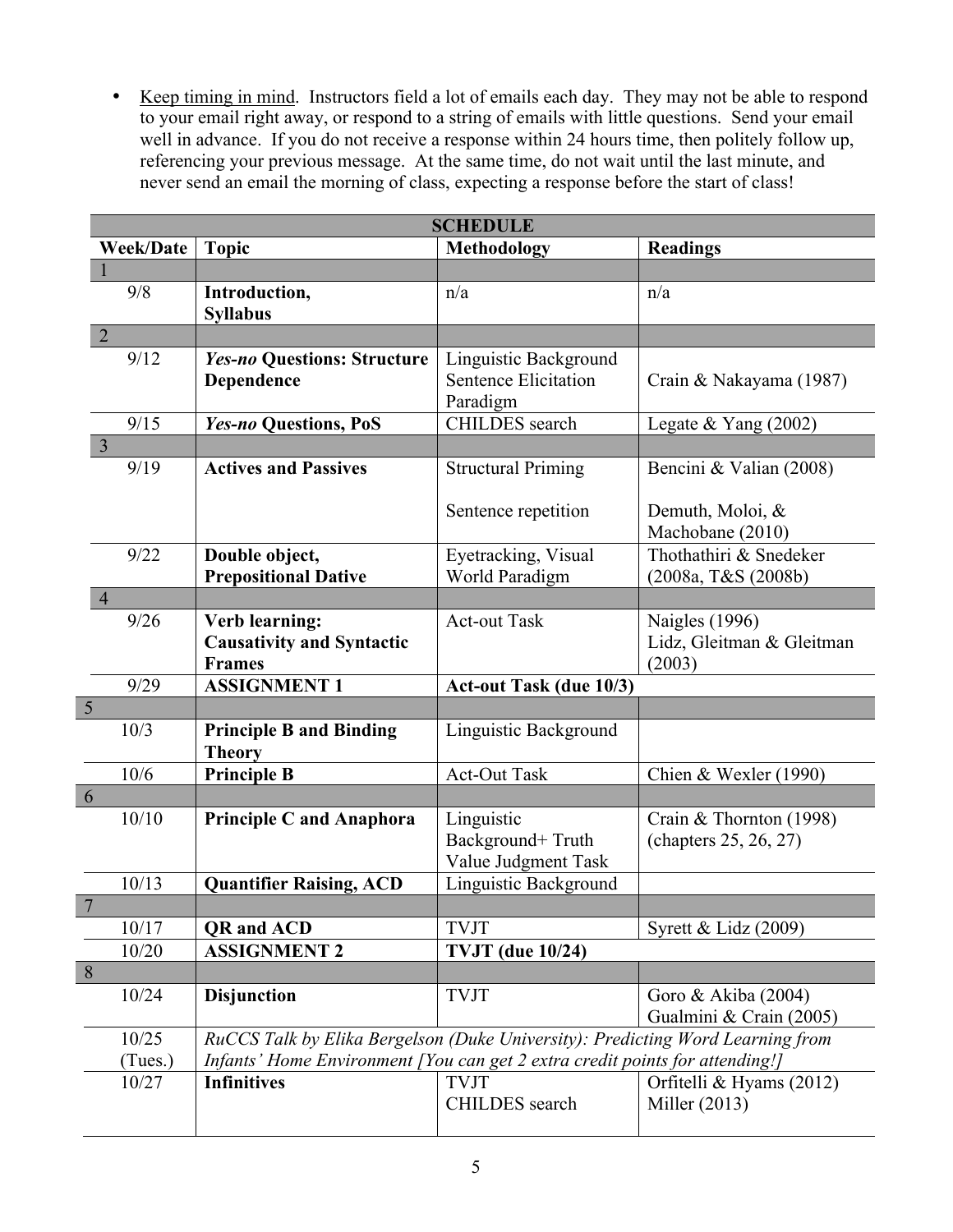| 9                                            |                                                               |                                                           |                                                                                                     |  |  |
|----------------------------------------------|---------------------------------------------------------------|-----------------------------------------------------------|-----------------------------------------------------------------------------------------------------|--|--|
| 10/31                                        | <b>ASSIGNMENT 3</b>                                           | <b>CHILDES</b> search (due 11/7)                          |                                                                                                     |  |  |
| 11/3                                         | NO CLASS (Prof. Syrett @ BUCLD conference)                    |                                                           |                                                                                                     |  |  |
| 10                                           |                                                               |                                                           |                                                                                                     |  |  |
| 11/7                                         | <b>Wh-Questions</b>                                           | Linguistic Background                                     | Crain & Lillo-Martin<br>(1999)<br>Thornton & Crain (1994)                                           |  |  |
| 11/10<br>11                                  | <b>Wh-Questions</b>                                           | Questions after Story<br>Questions after Story            | De Villiers & Roeper<br>(1995)<br>Omaki et al. (2014)<br>Achimova et al. (in press)                 |  |  |
| 11/14                                        | Wh-Words                                                      | Preferential looking                                      | Seidl, Hollich, & Jusczyk                                                                           |  |  |
|                                              |                                                               |                                                           | (2003)<br>Added: Lukyanenko et al.<br>(submitted)<br>Added: Leddon & Lidz<br>(2006)                 |  |  |
| 11/17                                        | Verb learning: Syntactic                                      | Preferential Looking                                      | Fisher (2002)                                                                                       |  |  |
|                                              | and Semantic Constraints                                      | Paradigm<br>Pointing in a Forced-<br>Choice Judgment Task | Yuan & Fisher $(2009)$<br>Added: Syrett,<br>Arunachalam, & Waxman<br>(2014)                         |  |  |
| 12                                           |                                                               |                                                           |                                                                                                     |  |  |
| 11/21                                        | <b>ASSIGNMENT 4</b>                                           | <b>Preferential Looking/Forced Choice (due 11/28)</b>     |                                                                                                     |  |  |
| 11/22<br>(Tues.)                             | One anaphora                                                  | Preferential Looking<br>Paradigm                          | Lidz, Waxman, &<br>Freedman (2003)<br>Added: Lukyanenko &<br>Fisher $(2016)$                        |  |  |
| 11/24                                        | NO CLASS (Happy Thanksgiving!)                                |                                                           |                                                                                                     |  |  |
| 13                                           |                                                               |                                                           |                                                                                                     |  |  |
| 11/28                                        | Morphosyntax and the<br><b>Determiner Phrase</b>              | Looking while listening                                   | Lew-Williams & Fernald<br>(2007)<br>Lew-Williams & Fernald<br>(2010)<br>Added: Thorpe et al. (2006) |  |  |
| 12/1                                         | <b>Incremental interpretation</b><br>and Structural Ambiguity | Eyetracking and the<br>Visual World Paradigm              | Trueswell et al. (1999)<br>Snedeker & Trueswell<br>(2004)                                           |  |  |
| 14                                           |                                                               |                                                           |                                                                                                     |  |  |
| 12/5                                         | <b>Incremental interpretation</b><br>and Structural Ambiguity | Eye tracking                                              | Choi & Trueswell (2010)<br>Added: Snedeker & Yuan<br>(2008)                                         |  |  |
| 12/8                                         | <b>Lightning Presentations on Final Paper Topics, part 1</b>  |                                                           |                                                                                                     |  |  |
| 15                                           |                                                               |                                                           |                                                                                                     |  |  |
| 12/12                                        | Lightning Presentations on Final Paper Topics, part 2         |                                                           |                                                                                                     |  |  |
| <b>FINAL PAPER WILL BE DUE FRIDAY 12/16!</b> |                                                               |                                                           |                                                                                                     |  |  |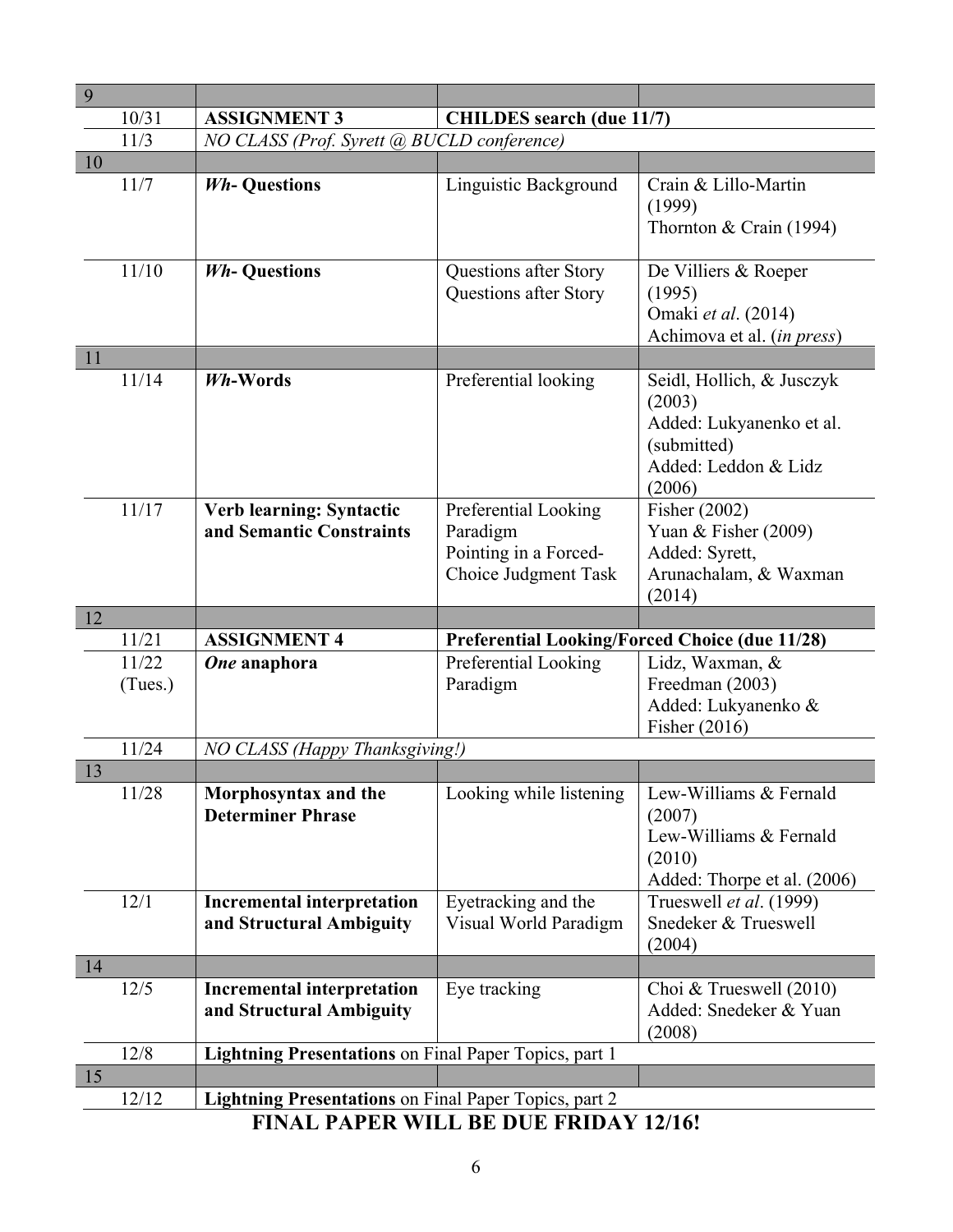#### **READINGS**

- Achimova, Asya, Syrett, Kristen, Musolino, JUlien, & Déprez, Viviane. (in press). Children's developing knowledge of *wh*-/quantifier question-answer relations. *Language Learning and Development*.
- Bencini, Giulia, & Valian, Virginia. (2008). Abstract sentence representations in 3-year-olds: Evidence from language production and comprehension. *Journal of Memory and Language*, *59*, 97-113.
- Bergelson, Elika, & Swingley, Daniel. (2012). At 6-9 months, human infants know the meaning of many common nouns. *PNAS*, *109*, 3253-3258. **[NOT assigned for a class! For 10/25 RuCCS talk]**
- Chien, Yu-Chin, & Wexler, Ken. (1990). Children's knowledge of locality conditions in binding as evidence for the modularity of syntax and pragmatics. *Language Acquisition*, *1*, 225-295.
- Choi, Youngon, & Trueswell, John C. (2010). Children's (in)ability to recover from garden paths in a verb-final language: Evidence for developing control in sentence processing. *Journal of Experimental Child Psychology*, *106*, 41-61.
- Chomsky, Noam. (2005). Three factors in language design. *Linguistic Inquiry 36*, 1-22.
- Crain, Stephen, & Lillo-Martin, Diane. (1999). A*n Introduction to Linguistic Theory and Language Acquisition*. Cambridge, MA: Blackwell.
- Crain, Stephen, & Nakayama, Mineharu (1987). Structure dependence in grammar formation. *Language*, *63*, 522-543.
- Crain, Stephen, & Thornton, Rosalind. (1998). *Investigations in Universal Grammar: A guide to experiments on the acquisition of syntax and semantics (chapters 26, 27)*. Cambridge, MA: MIT Press.
- De Villiers, Jill, & Roeper, Thomas. (1995). Relative clauses are barriers to *wh*-movement for young children. *Journal of Child Language*, *22*, 389-404.
- Demuth, Kathryn, Moloi, Francina, & Machobane, Malillo. (2010). 3-Year-olds' comprehension, production, and generalization of Sesotho passives. *Cognition*, *115*, 238-251.
- Fisher, Cynthia. (2002). Structural limits on verb mapping: The role of abstract structure in 2.5-yearolds' interpretation of novel verbs. *Developmental Science*, *5*, 55-64.
- Goro, Takuya, & Akiba, Sachie. (2004). The acquisition of acquisition of disjunction and positive polarity in Japanese. In V. Chand, A. Kelleher, A. J. Rodríguez, and B. Schmeiser (Eds.), *Proceedings of the 23rd West Coast Conference on Formal Linguistics (WCCFL)* (pp. 251-264). Summerville, MA: Cascadilla Press.
- Gualmini, Andrea, & Crain, Stephen. (2005). Operator conditioning. In Alejna Brugos, Linnea Micciulla, & Christine E. Smith (eds.), *Boston University Conference on Language Development (BUCLD) 28 Proceedings* (pp. 232-243). Somerville, MA: Cascadilla Press.
- Leddon, Erin, & Lidz, Jeffrey. (2006). Reconstruction effects in child language. In David Bamman, Tatiana Magnitskaia, and Colleen Zaller (eds.), *Boston University Conference on Language Development (BUCLD) 30 Proceedings* (pp. 328-339). Somerville, MA: Cascadilla Press.
- Legate, Julie, & Yang, Charles. Empirical re-assessment of the stimulus poverty arguments. *The Linguistic Review*, *19*, 151-162.
- Lew-Williams, Casey, & Fernald, Ann. (2007). Young children learning spanish make rapid use of grammatical gender in spoken word recognition. *Psychological Science*, *18*, 193-198.
- Lew-Williams, Casey, & Fernald, Ann. (2010). Real-time processing of gender-marked articles by native and non-native Spanish speakers. *Journal of Memory and Language*, *63*, 447-464.
- Lidz, Jeffrey, Gleitman, Lila, & Gleitman, Henry. (2003). Understanding how input matters: Verb learning and the footprint of universal grammar. *Cognition*, *87*, 151-178.
- Lidz, Jeffrey, Waxman, Sandra R., & Freedman, Jennifer. (2003). What infants know about syntax but couldn't have learned: Experimental evidence for syntactic structure at 18 months. *Cognition*, *89*, B65-B73.
- Lukyanenko, Cynthia, & Fisher, Cynthia. (2016). Where are the cookies? Two- and three-year-olds use